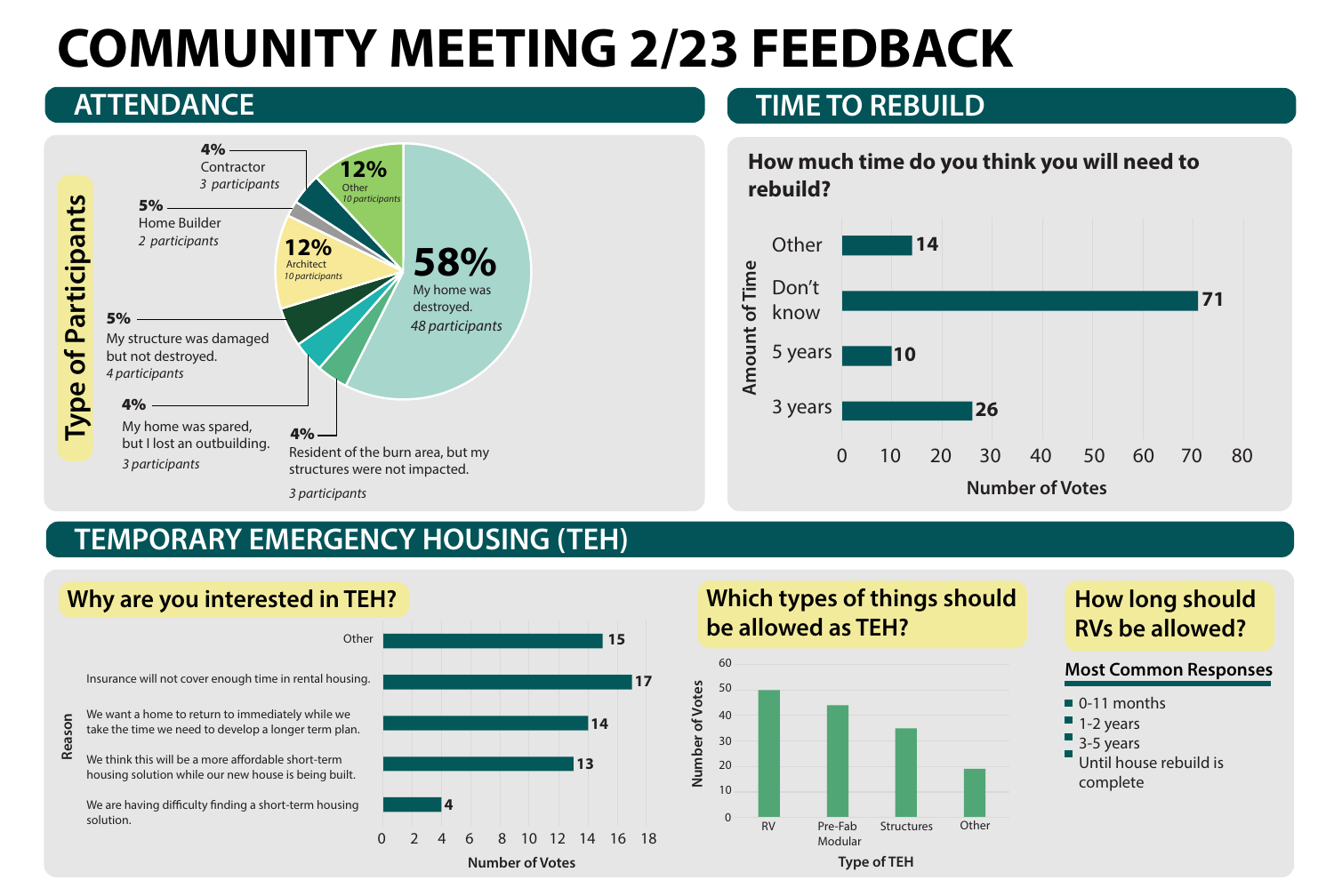# COMMUNITY MEETING 2/23 FEEDBACK

# **COMMUNITY CHARACTER**

### What did you appreciate about your neighborhood or home that you hope redevelopment will not change?

### What concerns you the most about how redevelopment could **\$( \$('**





- 
- 
-